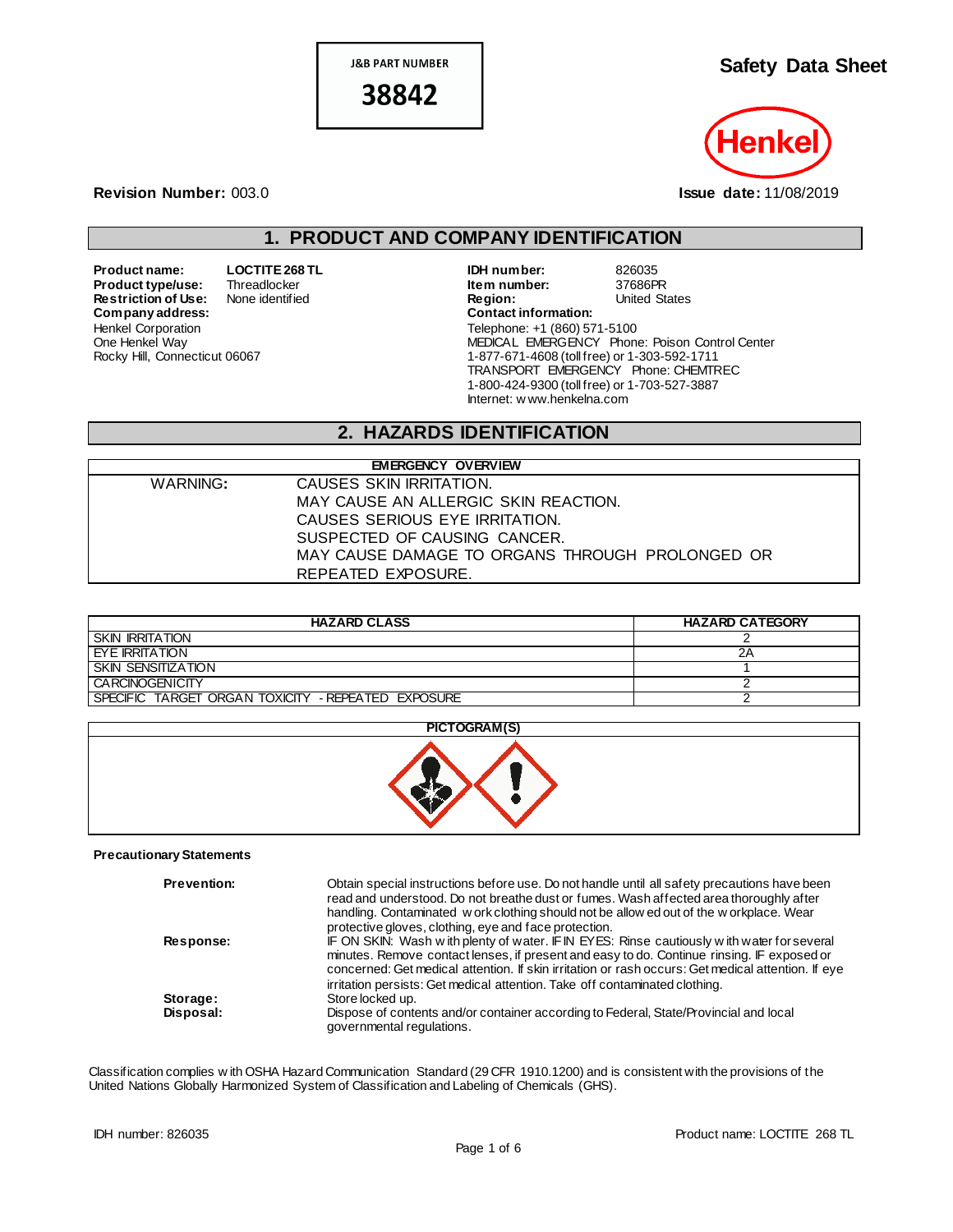**See Section 11 for additional toxicological information.**

#### **3. COMPOSITION / INFORMATION ON INGREDIENTS**

| Hazardous Component(s)                 | <b>CAS Number</b> | Percentage* |  |
|----------------------------------------|-------------------|-------------|--|
| Bisphenol A, 2-EO dimethacrylate       | 41637-38-1        | $10 - 30$   |  |
| 3,3,5 Trimethylcyclohexyl methacrylate | 7779-31-9         | $10 - 30$   |  |
| Organic derivate of castor oil~        |                   | $5 - 10$    |  |
| Silica, amorphous, fumed, crystal-free | 112945-52-5       | $1 - 5$     |  |
| Ethene, homopolymer                    | 9002-88-4         | $1 - 5$     |  |
| Cumene hydroperoxide                   | $80 - 15 - 9$     | $1 - 5$     |  |
| 1-Acetyl-2-phenylhydrazine             | 114-83-0          | $0.1 - 1$   |  |
| Cumene                                 | 98-82-8           | $0.1 - 1$   |  |

\* Exact percentages may vary or are trade secret. Concentration range is provided to assist users in providing appropriate pr otections.

| <b>4. FIRST AID MEASURES</b>       |                                                                                                                                                                               |  |  |  |
|------------------------------------|-------------------------------------------------------------------------------------------------------------------------------------------------------------------------------|--|--|--|
| Inhalation:                        | Move to fresh air. If not breathing, give artificial respiration. If breathing is<br>difficult, give oxygen. Get medical attention.                                           |  |  |  |
| Skin contact:                      | Immediately flush skin w ith plenty of w ater (using soap, if available). Remove<br>contaminated clothing and footwear. Wash clothing before reuse. Get medical<br>attention. |  |  |  |
| Eye contact:                       | Rinse immediately with plenty of water, also under the eyelids, for at least 15<br>minutes. Get medical attention.                                                            |  |  |  |
| Ingestion:                         | DO NOT induce vomiting unless directed to do so by medical personnel.<br>Never give anything by mouth to an unconscious person. Get medical<br>attention.                     |  |  |  |
| Symptoms:                          | See Section 11.                                                                                                                                                               |  |  |  |
| <b>5. FIRE FIGHTING MEASURES</b>   |                                                                                                                                                                               |  |  |  |
| Extinguishing media:               | Water spray (fog), foam, dry chemical or carbon dioxide.                                                                                                                      |  |  |  |
| Special firefighting procedures:   | Wear self-contained breathing apparatus and full protective clothing, such as<br>turn-out gear. In case of fire, keep containers cool with water spray.                       |  |  |  |
| Unusual fire or explosion hazards: | Uncontrolled polymerization may occur at high temperatures resulting in<br>explosions or rupture of storage containers.                                                       |  |  |  |
| Hazardous combustion products:     | Oxides of nitrogen. Oxides of carbon. Irritating organic vapours.                                                                                                             |  |  |  |

## **6. ACCIDENTAL RELEASE MEASURES**

**Use personal protection recommended in Section 8, isolate the hazard area and deny entry to unnecessary and unprotected personnel.**

| Environmental precautions: | Do not allow product to enter sew er or waterways.                                                                                                                                                                                                                                                                                                                                                                                                                              |  |
|----------------------------|---------------------------------------------------------------------------------------------------------------------------------------------------------------------------------------------------------------------------------------------------------------------------------------------------------------------------------------------------------------------------------------------------------------------------------------------------------------------------------|--|
| Clean-up methods:          | Remove all sources of ignition. Evacuate and ventilate spill area; dike spill to<br>prevent entry into w ater system; w ear full protective equipment during clean-<br>up. Soak up with inert absorbent material (e.g. sand, silica gel, acid binder,<br>universal binder, saw dust). Scrape up as much material as possible. Store in a<br>partly filled, closed container until disposal. Refer to Section 8 "Exposure"<br>Controls / Personal Protection" prior to clean up. |  |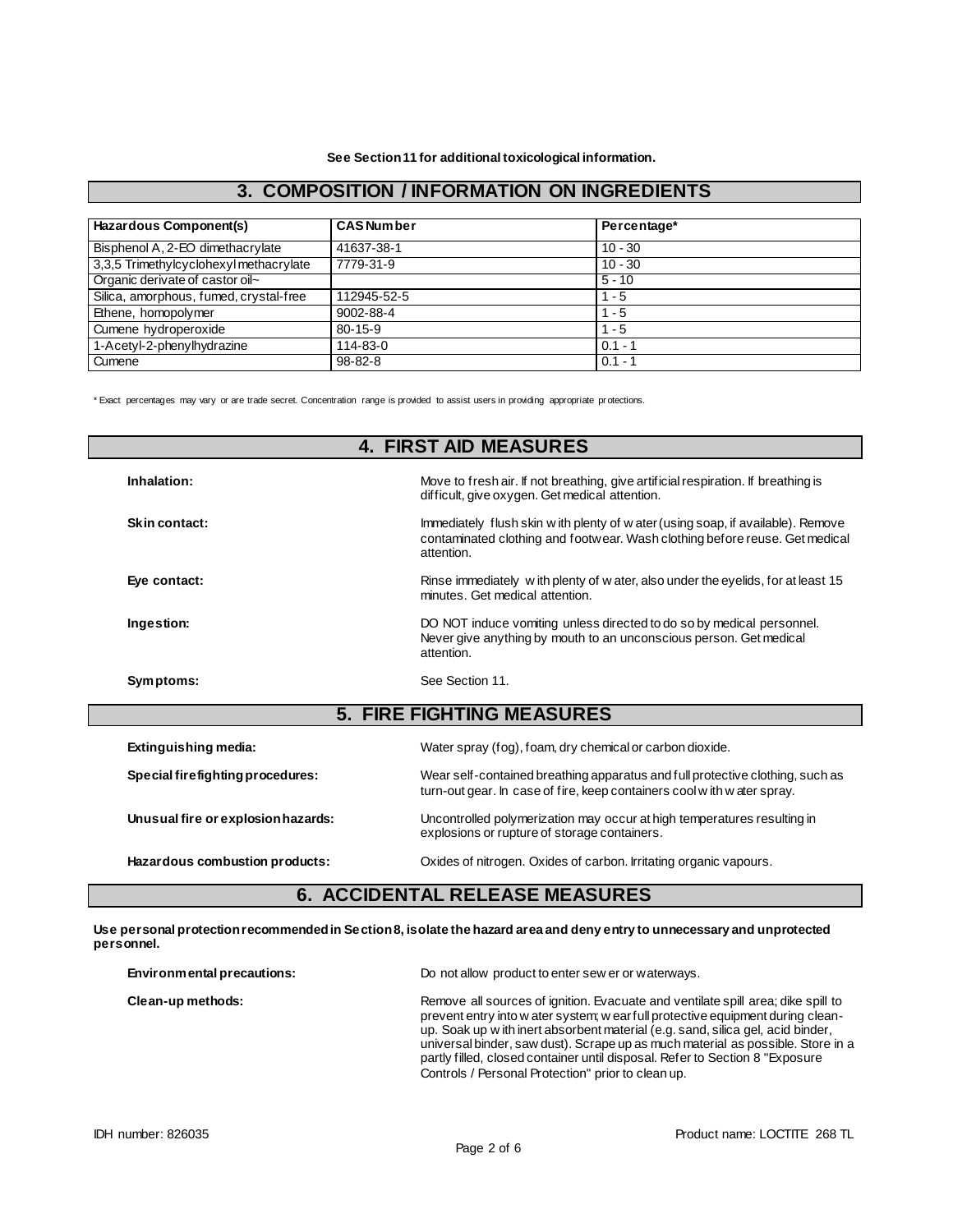## **7. HANDLING AND STORAGE**

Handling: **Handling:** Use only w ith adequate ventilation. Prevent contact w ith eyes, skin and clothing. Do not breathe vapor and mist. Wash thoroughly after handling. Keep container closed. Refer to Section 8.

**Storage:** For safe storage, store at or below 38 °C (100.4 °F) Keep in a cool, w ell ventilated area aw ay from heat, sparks and open flame. Keep container tightly closed until ready for use.

### **8. EXPOSURE CONTROLS / PERSONAL PROTECTION**

#### **Employers should complete an assessment of all workplaces to determine the need for, and selection of, proper exposure controls and protective equipment for each task performed.**

| Hazardous Component(s)                                                                                                            | <b>ACGIHTLV</b>                                                              | <b>OSHA PEL</b>                                                                                                                                                                                                 | <b>AIHA WEEL</b>                        | <b>OTHER</b> |
|-----------------------------------------------------------------------------------------------------------------------------------|------------------------------------------------------------------------------|-----------------------------------------------------------------------------------------------------------------------------------------------------------------------------------------------------------------|-----------------------------------------|--------------|
| Bisphenol A, 2-EO dimethacrylate                                                                                                  | None                                                                         | None                                                                                                                                                                                                            | None                                    | None         |
| 3,3,5 Trimethylcyclohexyl methacrylate                                                                                            | None                                                                         | None                                                                                                                                                                                                            | None                                    | None         |
| Organic derivate of castor oil~                                                                                                   | 10 mg/m3 TWA Total<br>dust.<br>3 mg/m3 TWA<br>Respirable fraction.           | 15 mg/m3 TWA Total<br>dust.<br>5 mg/m3 TWA<br>Respirable fraction.                                                                                                                                              | None                                    | None         |
| Silica, amorphous, fumed, crystal-free                                                                                            | $10$ mg/m $3$ TWA<br>Inhalable dust.<br>3 mg/m3 TWA<br>Respirable fraction.  | 20 MPPCF TWA<br>$0.8$ mg/m $3$ TWA                                                                                                                                                                              | None                                    | None         |
| Ethene, homopolymer                                                                                                               | 10 mg/m3 TWA<br>Inhalable particles.<br>3 mg/m3 TWA<br>Respirable particles. | 15 MPPCF TWA<br>Respirable fraction.<br>15 mg/m3 TWA Total<br>dust.<br>50 MPPCF TWA<br>Total dust.<br>5 mg/m3 TWA<br>Respirable fraction.<br>5 mg/m3 PEL<br>Respirable fraction.<br>15 mg/m3 PEL Total<br>dust. | None                                    | None         |
| Cumene hydroperoxide                                                                                                              | None                                                                         | None                                                                                                                                                                                                            | 1 ppm (6 mg/m3)<br><b>TWA</b><br>(SKIN) | None         |
| 1-Acetyl-2-phenylhydrazine                                                                                                        | None                                                                         | None                                                                                                                                                                                                            | None                                    | None         |
| Cumene                                                                                                                            | 50 ppm TWA                                                                   | 50 ppm (245 mg/m3)<br>PEL<br>(SKIN)                                                                                                                                                                             | None                                    | None         |
| Provide adequate local exhaust ventilation to maintain w orker exposure below<br><b>Engineering controls:</b><br>exposure limits. |                                                                              |                                                                                                                                                                                                                 |                                         |              |

**Respiratory protection:** Use NIOSH approved respirator if there is potential to exceed exposure limit(s).

**Eye/face protection:** Safety goggles or safety glasses with side shields. Full face protection should Safety goggles or safety glasses with side shields. Full face protection should be used if the potential for splashing or spraying of product exists. Safety show ers and eye wash stations should be available.

**Skin protection:** Use chemical resistant, impermeable clothing including gloves and either an apron or body suit to prevent skin contact. Neoprene gloves. Nitrile gloves.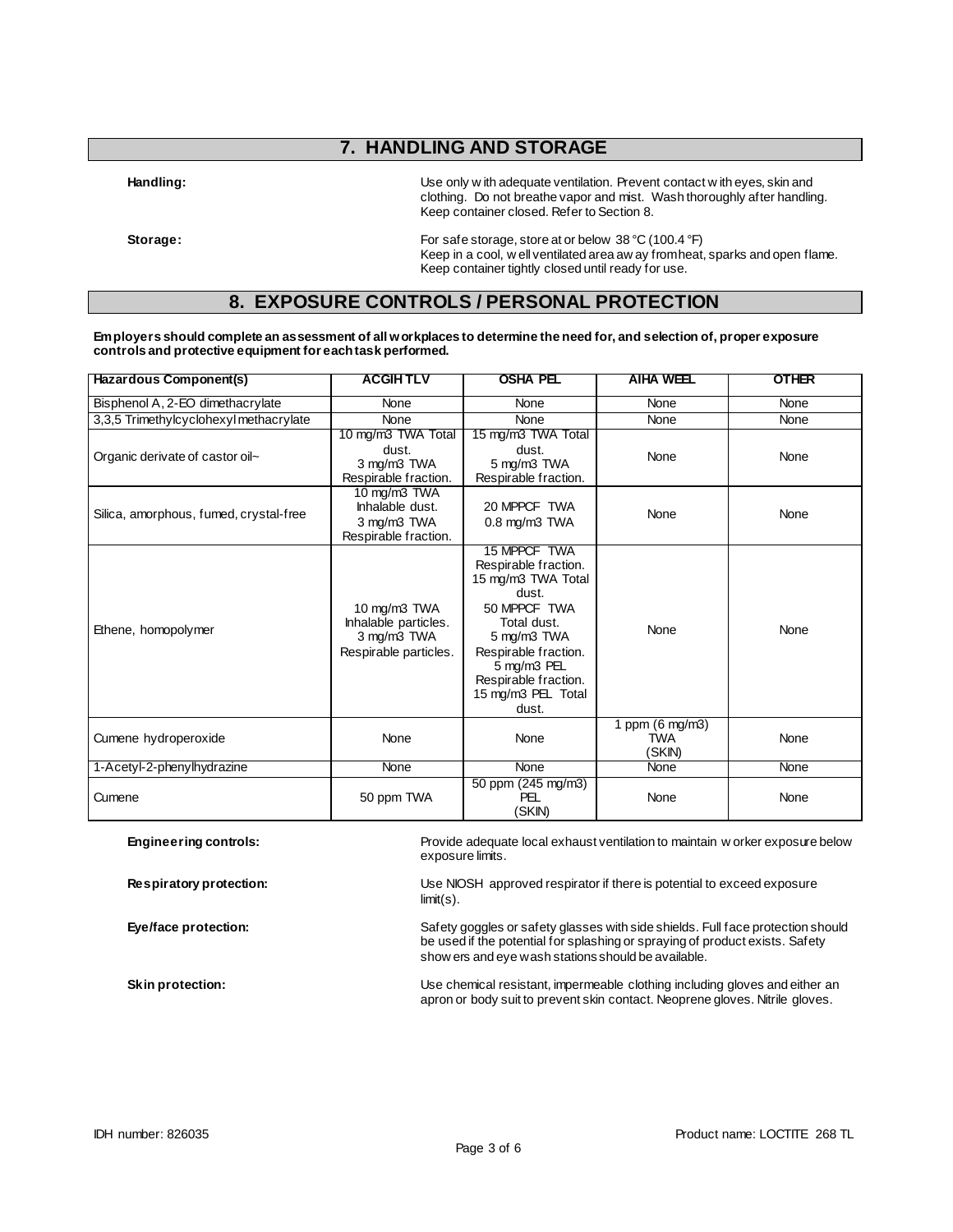# **9. PHYSICAL AND CHEMICAL PROPERTIES**

| <b>Physical state:</b>                   | Solid                                                             |
|------------------------------------------|-------------------------------------------------------------------|
| Color:                                   | Red                                                               |
| Odor:                                    | Characteristic                                                    |
| Odor threshold:                          | Not available.                                                    |
| pH:                                      | Not applicable                                                    |
| Vapor pressure:                          | <5.0000000 mm hg (80 °F (26.7 °C))                                |
| Boiling point/range:                     | > 300 °F (> 148.9 °C)None                                         |
| Melting point/range:                     | Not available.                                                    |
| Specific gravity:                        | 1.1                                                               |
| Vapor density:                           | Not available.                                                    |
| Flash point:                             | Product is a solid.                                               |
| Flam mable/Explosive limits - lower:     | Not available.                                                    |
| Flammable/Explosive limits - upper:      | Not available.                                                    |
| Autoignition temperature:                | Not available.                                                    |
| Flammability:                            | Not applicable                                                    |
| <b>Evaporation rate:</b>                 | Not available.                                                    |
| Solubility in water:                     | Slight                                                            |
| Partition coefficient (n-octanol/water): | Not available.                                                    |
| <b>VOC content:</b>                      | 0.88 %; 9.70 g/l Method 40 CFR Part 63 Appendix A to Subpart PPPP |
| Viscosity:                               | Not available.                                                    |
| Decomposition temperature:               | Not available.                                                    |

## **10. STABILITY AND REACTIVITY**

| Stability:                           | Stable under normal conditions of storage and use.                                                                              |  |  |
|--------------------------------------|---------------------------------------------------------------------------------------------------------------------------------|--|--|
| Hazardous reactions:                 | None under normal processing. Polymerization may occur at elevated temperature or in the<br>presence of incompatible materials. |  |  |
| Hazardous decomposition<br>products: | Oxides of nitrogen. Oxides of carbon. Irritating organic vapours.                                                               |  |  |
| Incompatible materials:              | Strong oxidizing agents.                                                                                                        |  |  |
| Reactivity:                          | Not available.                                                                                                                  |  |  |
| Conditions to avoid:                 | Elevated temperatures. Heat, flames, sparks and other sources of ignition. Store aw ay from<br>incompatible materials.          |  |  |

## **11. TOXICOLOGICAL INFORMATION**

**Relevant routes of exposure:** Skin, Inhalation, Eyes, Ingestion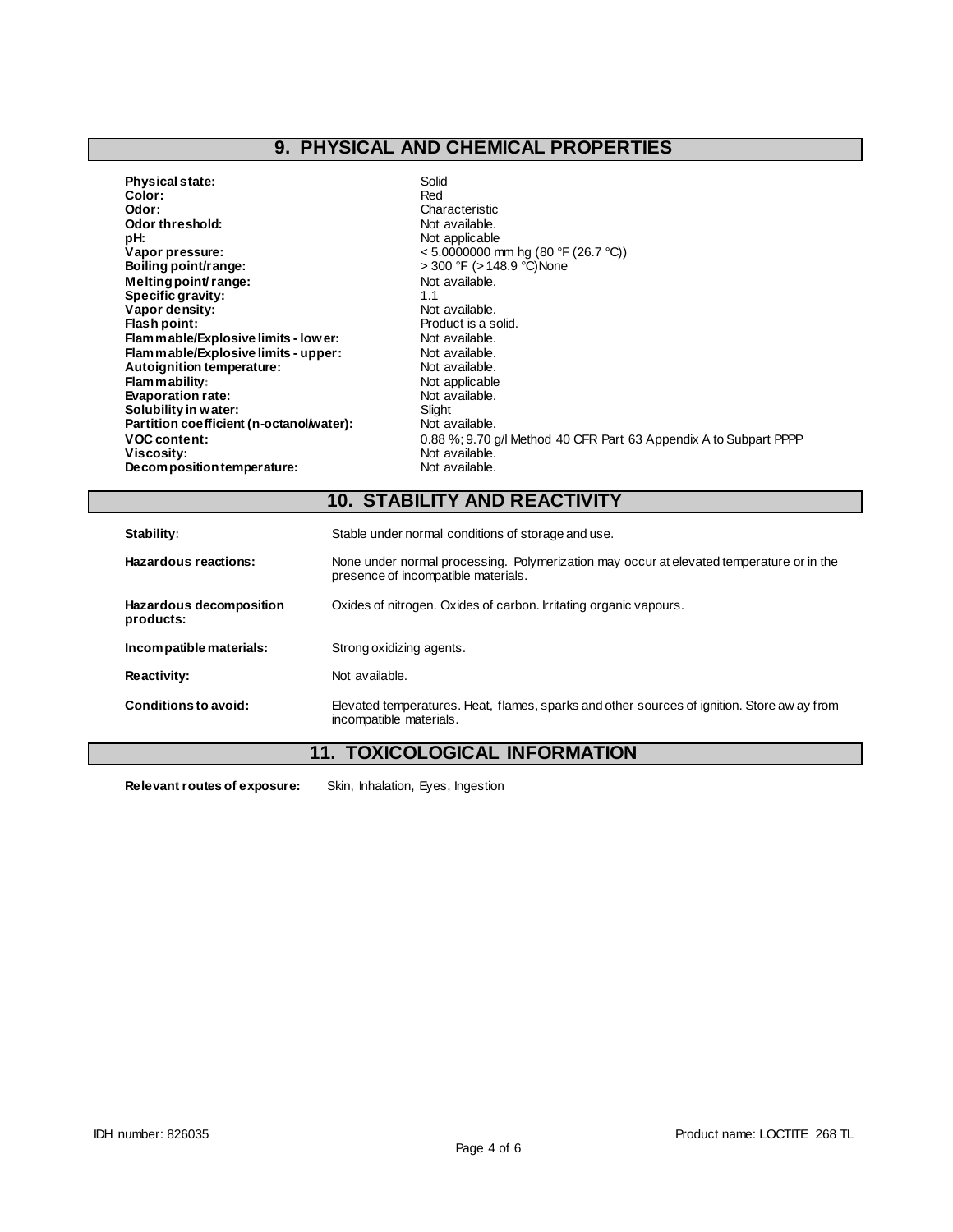#### **Potential Health Effects/Symptoms**

| Inhalation:          | Inhalation of vapors or mists of the product may be irritating to the respiratory system. |
|----------------------|-------------------------------------------------------------------------------------------|
| <b>Skin contact:</b> | Causes skin irritation. May cause allergic skin reaction.                                 |
| Eve contact:         | Causes serious eye irritation.                                                            |
| Ingestion:           | May cause gastrointestinal tract irritation if sw allowed.                                |
|                      |                                                                                           |

| <b>Hazardous Component(s)</b>          | <b>LD50s and LC50s</b>                                           | Immediate and Delayed Health Effects                                  |
|----------------------------------------|------------------------------------------------------------------|-----------------------------------------------------------------------|
| Bisphenol A, 2-EO dimethacrylate       | None                                                             | Allergen, Irritant                                                    |
| 3,3,5 Trimethylcyclohexyl methacrylate | <b>None</b>                                                      | No Records                                                            |
| Organic derivate of castor oil~        | None                                                             | No Data                                                               |
| Silica, amorphous, fumed, crystal-free | <b>None</b>                                                      | Nuisance dust                                                         |
| Ethene, homopolymer                    | <b>None</b>                                                      | No Target Organs                                                      |
| Cumene hydroperoxide                   | None                                                             | Allergen, Central nervous system, Corrosive,<br>Irritant, Mutagen     |
| 1-Acetyl-2-phenylhydrazine             | Oral LD50 (Mouse) = $270$ mg/kg                                  | Allergen, Blood, Kidney, Mutagen, Some<br>evidence of carcinogenicity |
| Cumene                                 | Oral LD50 $(Rat) = 2.91$ g/kg<br>Oral LD50 $(Rat) = 1,400$ mg/kg | Central nervous system, Irritant, Lung                                |

| Hazardous Component(s)                 | <b>NTP Carcinogen</b>                               | <b>IARC Carcinogen</b> | <b>OSHA Carcinogen</b><br>(Specifically Regulated) |
|----------------------------------------|-----------------------------------------------------|------------------------|----------------------------------------------------|
| Bisphenol A, 2-EO dimethacrylate       | No                                                  | No                     | No                                                 |
| 3,3,5 Trimethylcyclohexyl methacrylate | No.                                                 | No                     | No                                                 |
| Organic derivate of castor oil~        | No                                                  | No                     | No                                                 |
| Silica, amorphous, fumed, crystal-free | No.                                                 | No                     | <b>No</b>                                          |
| Ethene, homopolymer                    | No.                                                 | No                     | <b>No</b>                                          |
| Cumene hydroperoxide                   | No.                                                 | <b>No</b>              | No                                                 |
| 1-Acetyl-2-phenylhydrazine             | No.                                                 | No                     | No                                                 |
| Cumene                                 | Reasonably Anticipated to be<br>a Human Carcinogen. | Group 2B               | No                                                 |

#### **12. ECOLOGICAL INFORMATION**

**Ecological information:** Not available.

### **13. DISPOSAL CONSIDERATIONS**

#### **Information provided is for unused product only.**

Hazardous waste number: Not a RCRA hazardous waste.

**Recommended method of disposal:** Follow all local, state, federal and provincial regulations for disposal.

### **14. TRANSPORT INFORMATION**

**The transport information provided in this section only applies to the material/formulation itself, and is not specific to any package/configuration.**

**U.S. Department of Transportation Ground (49 CFR)**

**Proper shipping name:** RQ, Environmentally hazardous substance, solid, n.o.s.

**Hazard class or division:** 9<br> **Identification number:** UN 3077  $Identification number:$ **Packing group:** III<br>**DOT Hazardous Substance(s):** al

alpha,alpha-Dimethylbenzylhydroperoxide